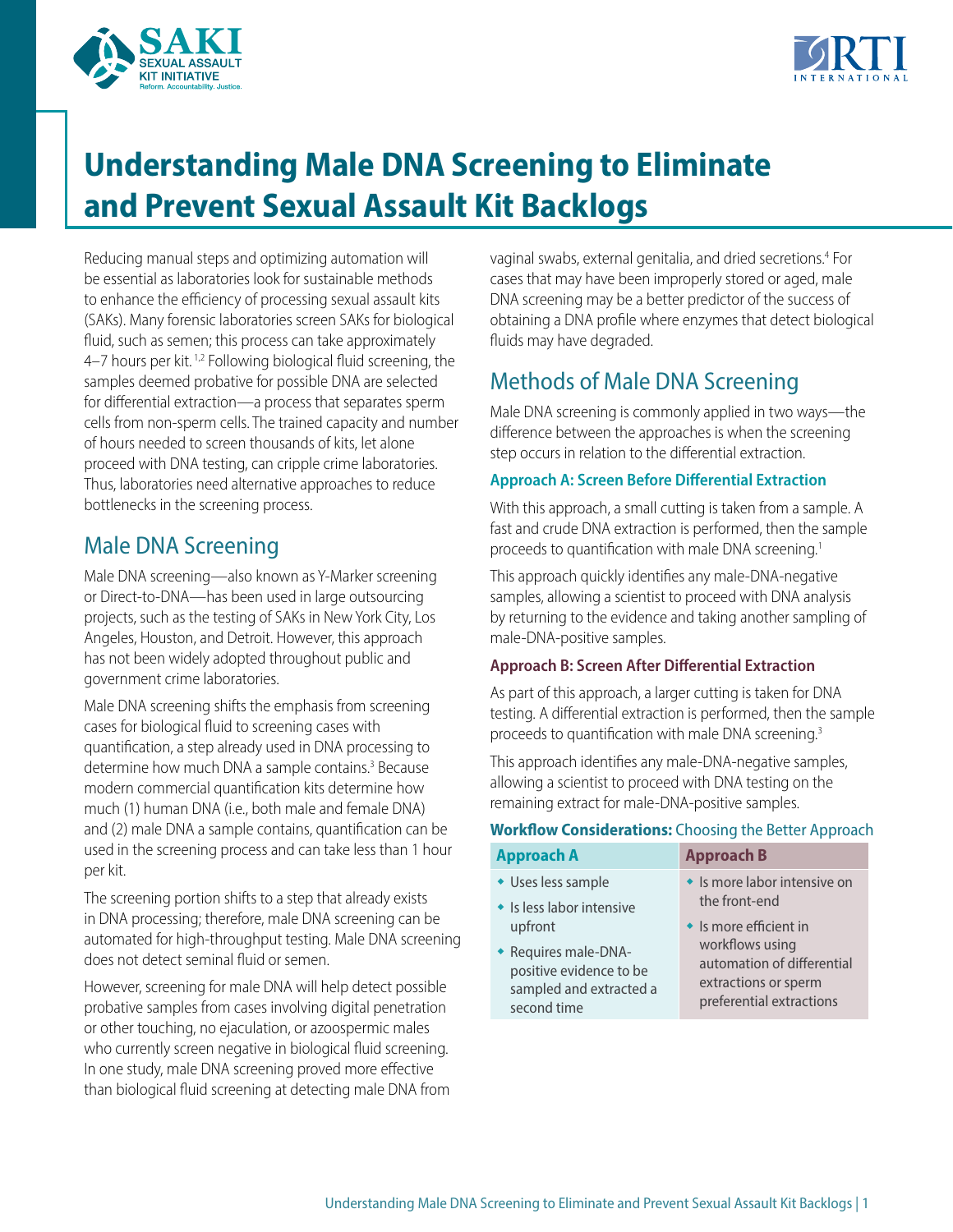# Male DNA Screening Is Not Y-STR Testing

Male DNA screening occurs during the quantification stage of DNA testing. Estimates of the amount of total human DNA and male DNA present in the sample occur during quantification. The estimate of male DNA and the ratio of human DNA to male DNA are used to guide further DNA testing, such as short tandem repeat (STR) and/or Y-STR testing.

Y-STR testing occurs during the amplification stage of DNA testing and follows quantification. Y-STR testing targets short tandem repeat loci found on the male Y-chromosome. Y-STR testing may be useful in the following situations:

- $\bullet$  To analyze a sample when a large amount of female DNA exists in the presence of a small amount of male DNA
- $\bullet$  To clarify the number of males in a sample
- To provide clarity for inconclusive STR results
- $\bullet$  To aid in the power of exclusion.

#### Male DNA Reporting

Although consistent reporting guidelines do not exist for male DNA screening established in the United States, some trends have been identified. Generally, results will fall into one of five categories:

- **1.**Positive for male DNA (i.e., male DNA detected and suitable for DNA testing)
- **2.**Positive for male DNA but in the presence of a high ratio of total human DNA (i.e., male DNA detected but generally unsuitable for STR testing, though it may be suitable for Y-STR testing)
- **3.**Negative for male DNA (i.e. no male DNA detected above the detection threshold)
- **4.**No results (i.e., no DNA present above the detection threshold)
- **5.**Inconclusive (i.e., based on the assay it is not possible to confirm reliably the presence of male DNA).

#### Summarizing Case Studies

Case metrics from New York, Los Angeles, Detroit, and Houston can be useful in decision making.<sup>5,6,7,8</sup> Among the 4 jurisdictions, 7,811 kits were analyzed for metrics. Of these kits, eligibility for query against the Combined DNA Index System (CODIS) was 35%–65% and CODIS hit rates were 13%–29%. The New York project has been completed for

more than a decade, and so now there is more information on post-CODIS hit follow-up—especially from Manhattan. Of the cases in which an assailant was identified via DNA, the case did not proceed to indictment when the statute of limitations was expired or the victim was missing, recanted, or did not want to proceed.<sup>6</sup> As such, the indictment rates are currently fewer than 2%. Shifting semen confirmation to the indictment stage would significantly decrease the time and effort involved in laboratory processing.

Unless semen detection is required for a particular legal charge, a DNA profile may be the only evidence needed to proceed with indictment.

### Moving Forward

Some multi-disciplinary working groups that have been formed through recent grant initiatives have determined that identifying biological fluid could be essential to the case.<sup>5</sup> However, this does not mean utilizing biological screening as the means to identify probative DNA is necessary. Laboratories that use Y-Marker screening often have protocols in place to perform serological tests for identifying biological fluid if specifically requested.

As agencies have moved into other phases of their backlog projects, multi-disciplinary teams have determined that biological fluid screening could be eliminated. As a result, a male DNA screening approach is being adopted throughout agencies, such as the Michigan State Police, for all sexual assault kits.<sup>5</sup>

### Conclusion

Male DNA screening will not identify biological fluid or tissue type; however, this approach has many benefits that may not be realized with a biological fluid screening approach. These benefits include the following:

- $\bullet$  Automate high-throughput processing
- $\bullet$  Reduce cost and time to screen a SAK
- $\bullet$  Increase identification of probative samples submitted for DNA
- $\bullet$  Aid in determining success of obtaining a DNA profile.

Effective education, training, and communication among law enforcement officials, prosecutors, and forensic scientists can determine optimized approaches to address legislative requirements and utilize modern forensic technology.